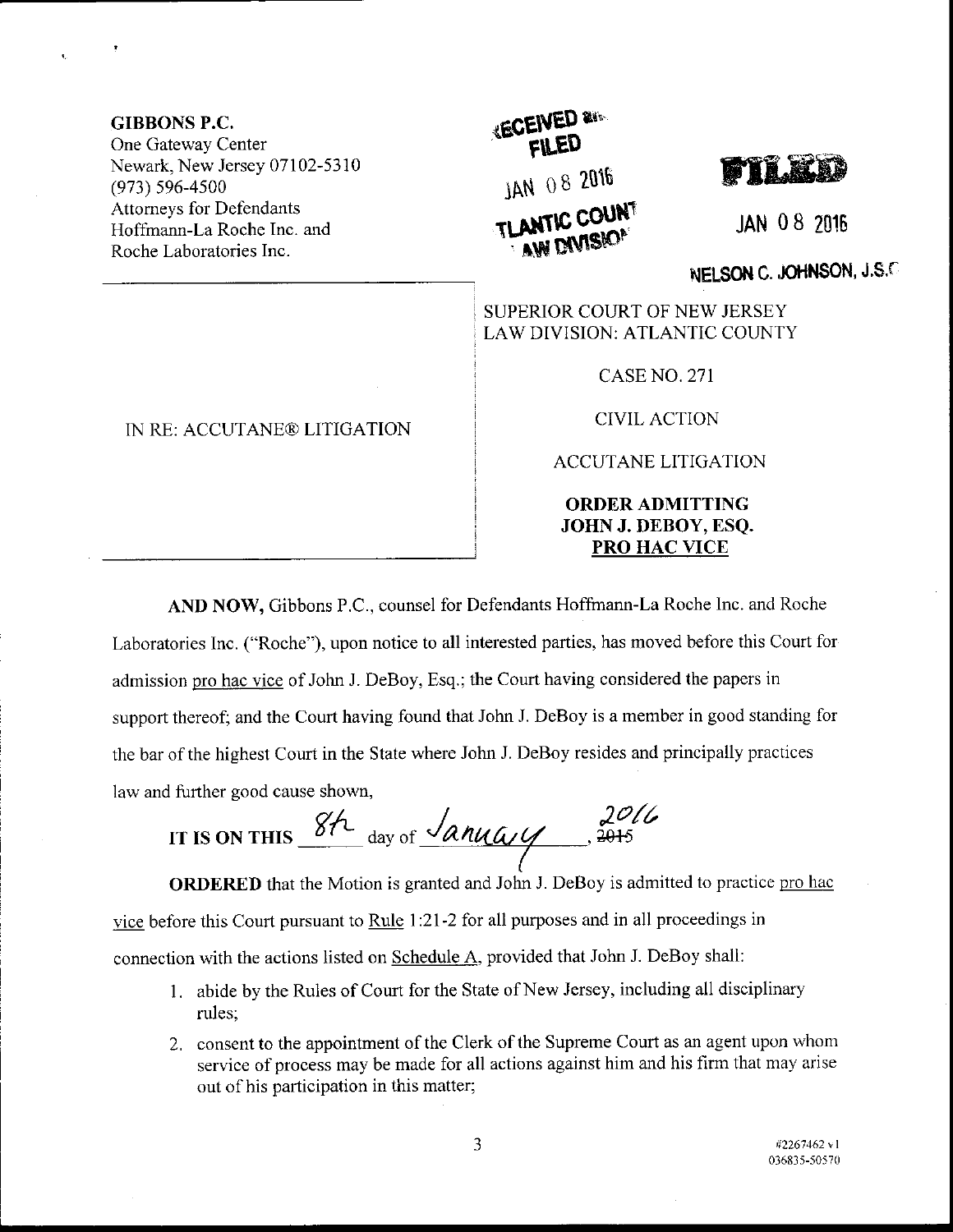- 3. notify the Court immediately of any matter affecting his standing before this Court; and
- 4. have all pleadings and other papers hled in the Court signed by an attorney-at-law of this Court employed by the firm of Gibbons P.C., who shall be responsible for the conduct of John J. DeBoy; and it is further

ORDERED that John J. DeBoy shall make payment of fees as provided in the New

Jersey Rules of Court,  $R_1$  1:28-1(b), 1:28-2, and 1:28B-1(e), within thirty (30) days of the date of this Order; and it is further

ORDERED that the Clerk of this Court shall forward a copy of this Order to the Treasurer of the New Jersey Fund for Client Protection; and it is fuither

ORDERED that copies of this Order shall be served by attorneys for Roche upon all counsel of record within seven (7) days of the receipt thereof.

Honorable Nelson C. Johnson, J.S.C.

1 Opposed 1 Unopposed